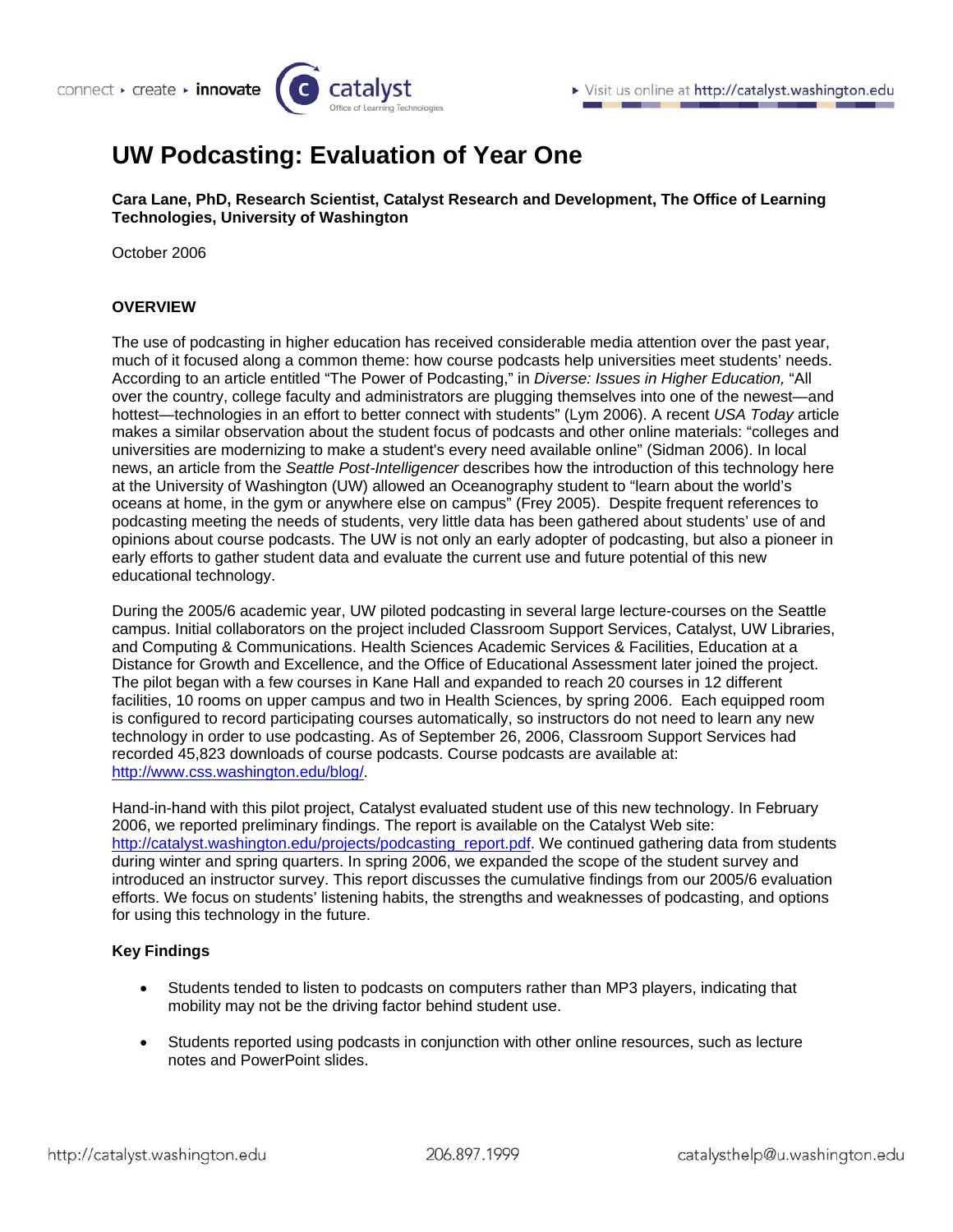

- The majority of instructors reported little or no prior exposure to podcasting. The automatic recording model allowed instructors to use this technology with no reported difficulties.
- Students and instructors both found podcasts to be useful tools for helping students catch up when they missed class.
- Both students and instructors expressed concern that the adoption of this technology could lead to higher rates of absenteeism; however, a strong majority of students reported that the availability of podcasts had no impact on their attendance.
- Both students and instructors indicated that podcasting should be incorporated in courses with 100 or more students.

#### **METHODS**

We conducted an online survey of students enrolled in courses using podcasting. The survey contained questions about students' listening habits and how students' used the course podcasts. It also contained open-ended questions about the strengths and weaknesses of this technology. In spring 2006, we expanded the student survey to include questions about other online resources that students accessed in relation to course podcasts and a question about future use of podcasting at the UW. During spring 2006, we also introduced an instructor survey, which contained questions about instructors' experience with podcasts, observations of student use, and perspective on the strengths and weaknesses of this technology. All surveys were created with WebQ, an online survey tool available from Catalyst. The surveys were anonymous and we offered no direct incentive for participation. We solicited instructor participation directly via email and solicited student participation by asking instructors to forward an email announcement to their students.

During autumn 2005, four courses participated in the podcasting pilot. The numbers grew to 12 courses in winter 2006 and 20 in spring, for a total of 36 courses across all three quarters. The evaluation effort reached 27 of the 36 courses. In winter, we did not send the podcasting survey to three courses that also used streaming video for content delivery. In spring quarter, we received no response to the survey from students in six courses. Since the survey distribution required instructors to forward the survey to students, it is probable that students in these courses did not receive the survey. Therefore, we calculated our sample and response rate from the 27 courses that we are able to confirm received the survey. Of the 7,003 students in these 27 courses, 388 completed the survey: we gathered data from 98 students in autumn, 123 students in winter, and 167 students in spring. Our cumulative response rate was 5.5%. In spring 2006, we sent the instructor survey to all 20 instructors that used podcasts in their courses. We received responses from 11 instructors: a 55% response rate.

Due to the small response rate for students and small number of instructors that participated in this evaluation, we do not claim that our findings are representative or conclusive. What the results presented here do provide is a starting point. The consistency of student responses between quarters allows us to identify important trends in the current and future use of this technology. Since little data has been gathered at this point from students or faculty about the implementation of this technology, the perspectives of the 388 students and 11 faculty members presented here are of value for beginning a larger discussion of the best options for using podcasts in higher education.

# **RESULTS**

In this section, we discuss evaluation results in four areas: students' listening habits, the strengths of podcasting, the weaknesses of podcasting, and the future of podcasting.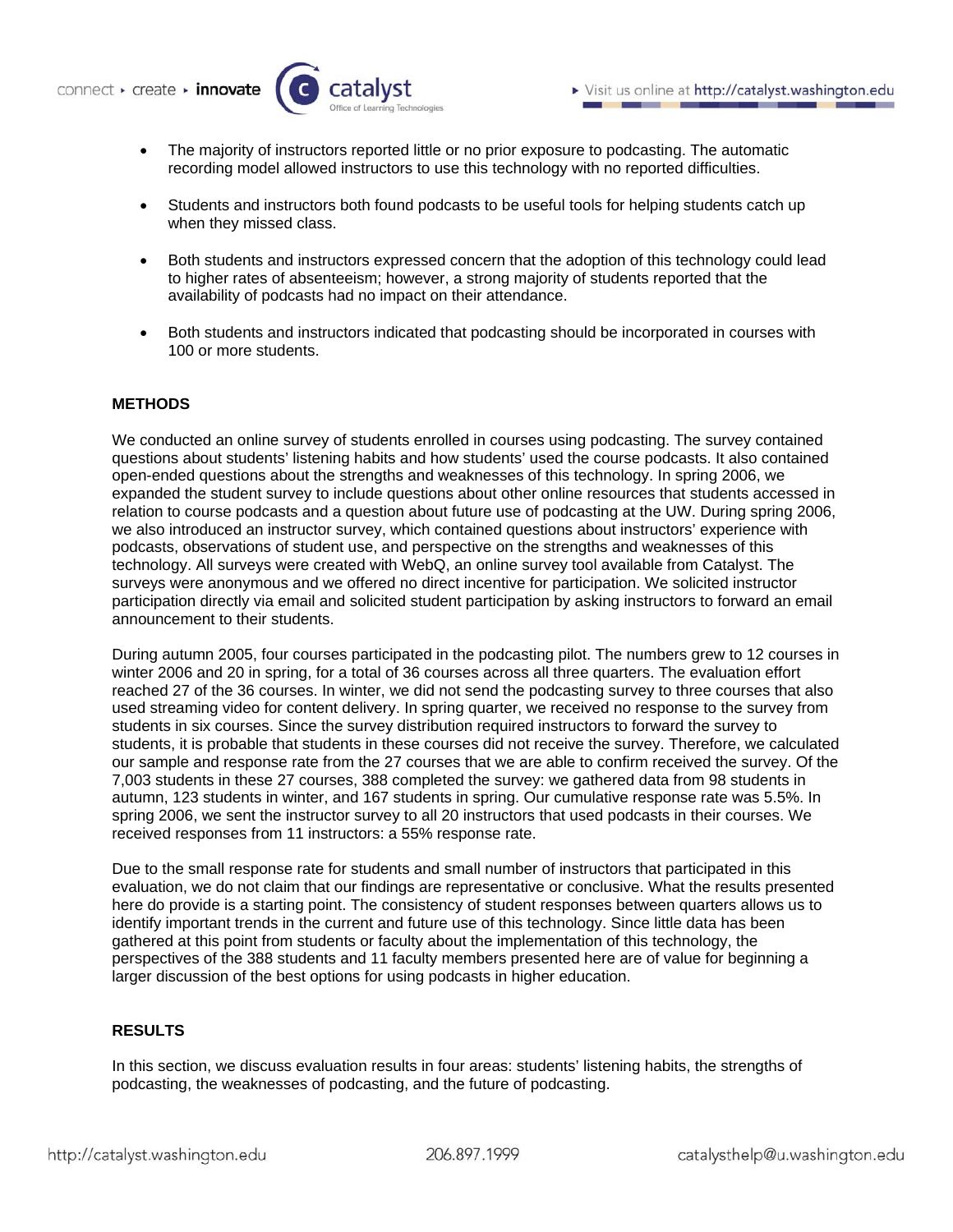

#### *Listening Habits*

The majority of student respondents had little previous exposure to podcasts. Only 33% of students indicated that they had listened to a podcast prior to the class. Of the 11 instructors that responded to the spring survey, four (36%) had listened to a podcast prior to offering one in their course. Only two instructors, however, had any experience creating a podcast. Thus, the technology was relatively new to the majority of evaluation participants.

The student data revealed a broad distribution in the number of podcast recordings (i.e., recordings of individual lectures or class sessions) students listened to during a quarter. While the majority of student respondents listened to fewer than 50% of the podcast recordings, a notable number of respondents (20%) indicated that they listened to 76% or more of the recordings (see Figure 1). Similarly, although the majority of student respondents listened to entire podcast recordings, a notable number of students (28%) reported that they fast-forwarded to particular portions, rather than listening to an entire recording. Slightly over half of student respondents listened to portions of the recordings multiple times. The evaluation data suggest that there were numerous ways student interacted with the podcast recordings, rather than one typical listening pattern.



In spring, we asked instructors whether or not they had listened to any of the podcast recordings created for their courses. Six of the 11 respondents indicated that they did not listen to any of the recordings. According to one instructor, "This is for students, not for me." Another wrote, "I had no need to listen myself. Also, I would have had to figure out how to do it." The instructors that did choose to listen to the course podcasts reported listening to them out of "curiosity" or to check the quality of the recordings. These patterns demonstrate that instructors were able to teach with this technology without much familiarity with the finished product.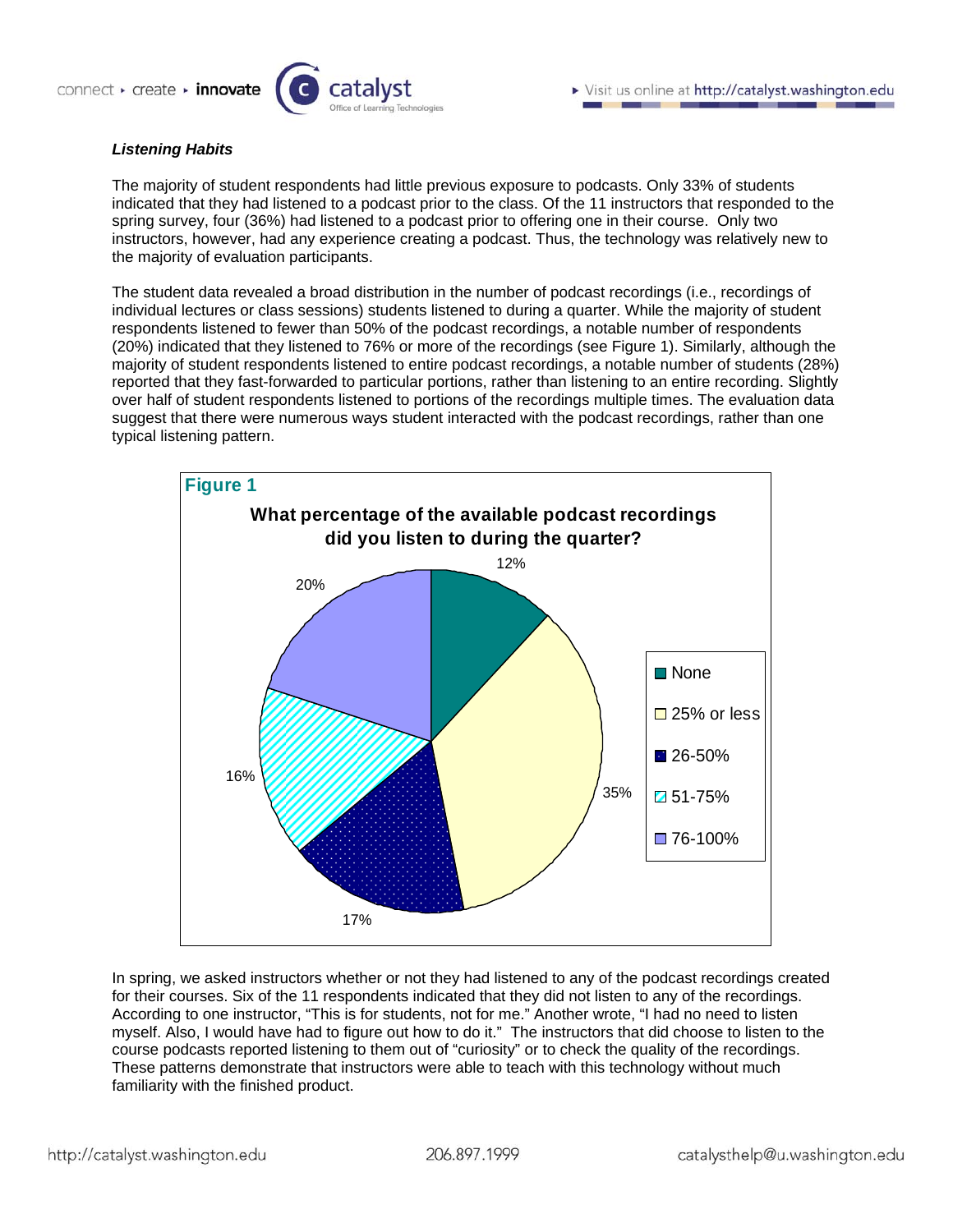The majority of student respondents reported owning an iPod or other MP3 player; the combined data for fall, winter, and spring quarters is shown in Figure 2. We tracked a shift in responses to this question across quarters. In autumn 2005, 64% of student respondents owned an MP3 player, as opposed to 78% in spring 2006. Although the prevalence of MP3 players among respondents increased each quarter, the preferred means of listening to the course podcasts remained consistent. A strong majority of students— 87% of all respondents—reported listening to course podcasts on a computer, rather than an MP3 player (see Figure 3). This pattern indicates that despite news coverage of students listening to Oceanography lectures "in the gym," mobility did not appear to be the driving factor behind most students' use of course podcasts.



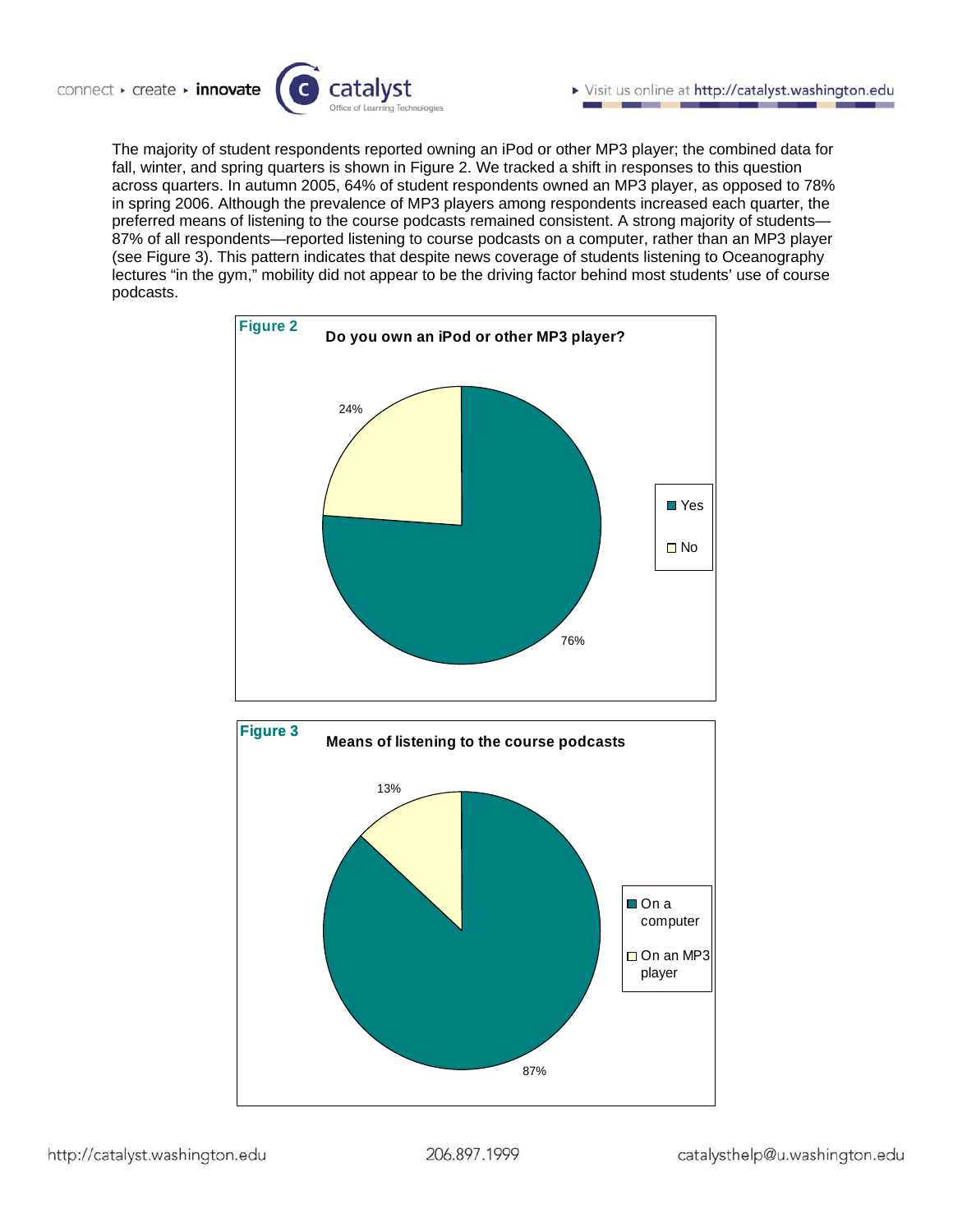In spring 2006, we expanded the student survey to include questions about additional online resources available in courses that offered podcasting. The motivation for this expansion was our speculation that students listened to the podcasts on computers, rather than MP3 players, because they were simultaneously accessing other resources. Comments made by students in autumn and winter quarter led us to this hypothesis. For example, an autumn quarter student wrote, "When I missed class, I put the PowerPoints and the podcast together and I caught up very quickly." Figure 4 shows available online resources for courses that participated in the podcasting pilot, as reported by spring quarter students. The data show that the majority of courses that offered podcasting had a wide array of resources available online. Instructor responses confirm this trend. Of the 11 instructors that responded to the spring survey, all indicated that course information (syllabus, assignments, etc) was available online, six posted lecture notes, and eight posted Power Point slides. Instructors who participated in the evaluation also gave students access to variety of other resources; in most cases, the course podcasts were not the only resources available.



We also asked spring quarter students whether or not they accessed the various online resources available to them *while listening* to the course podcasts. In our analysis, we sorted data by whether or not students listened to any podcast recordings and whether or not students had particular resources available. In spring, 110 out of 167 students had listened to one or more podcast recordings and had access to online lecture notes. Of those students, 73% indicated that they used the lecture notes while listening to the podcasts. There were 129 students that met the criteria of being podcast listeners and having PowerPoint slides available online. Of those students, 86% reported using the online PowerPoint slides while listening to the podcast recordings. These patterns suggest that students found the course podcasts more useful in tandem with other materials than as a stand-alone resource.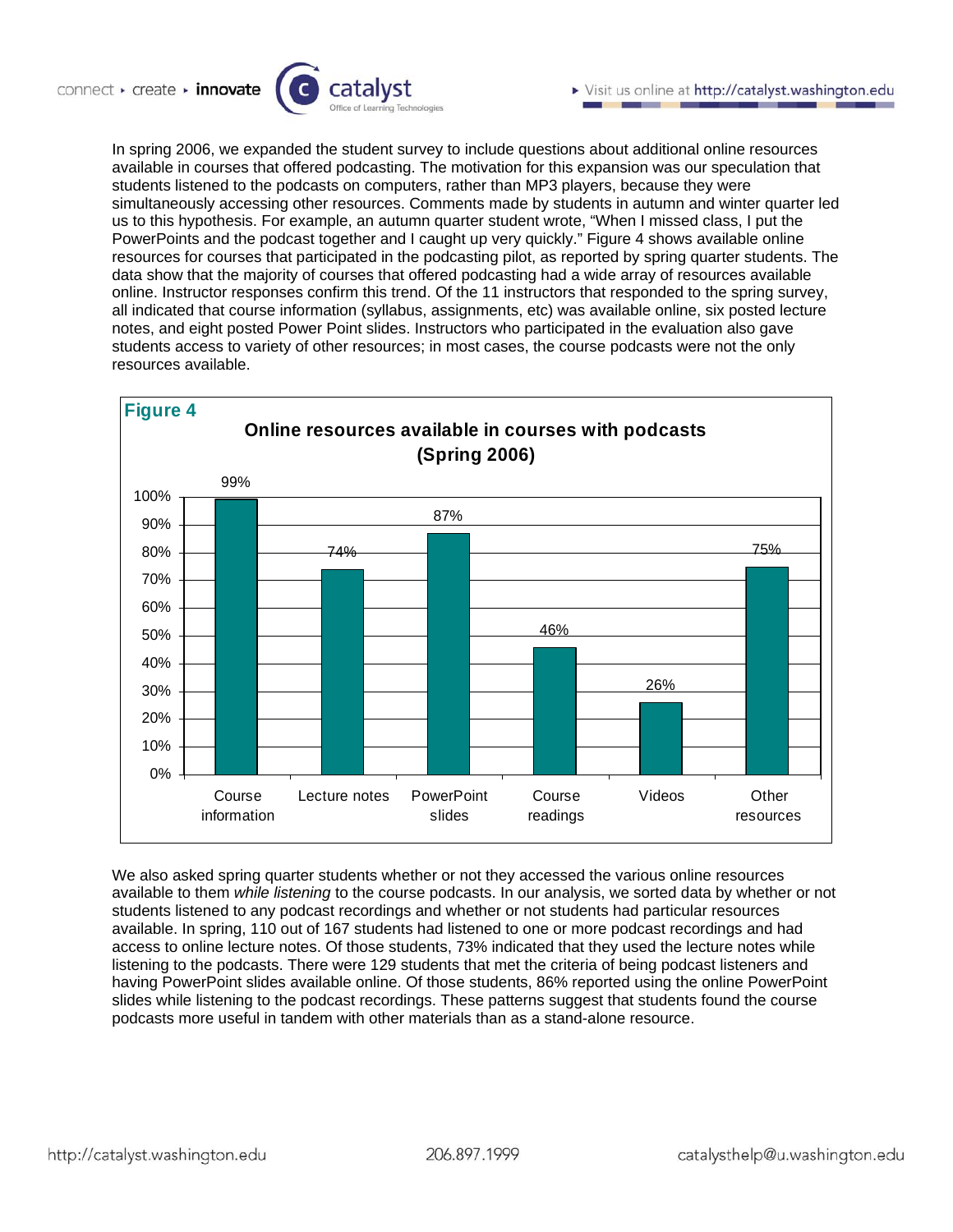#### *Strengths of Podcasting*

In spring 2006, instructor respondents attributed their decision to start using podcasting to a desire to aid their students and an interest in the new technology. According to one instructor, "[podcasting] seemed like the thing to do to keep up with the realities of students and their use of media." Another wrote, "With such a large class, I wanted to support as many students as possible in their various needs/ lives/ circumstances. Many students will have reasons that they will miss class and I don't want their learning to suffer because of it." Both instructors and students found the course podcasts easy to use. Instructors particularly appreciated the "zero configuration" of the tool. Students reported the podcasts were easy to access, downloaded quickly, and were easy to understand (see Figure 5).



When asked to identify the strengths of podcasting, instructors most frequently mentioned the opportunity it provided for students to access lecture content, either to clarify difficult concepts or to catch up if they missed class. According to one instructor, "The greatest strength is to allow students to learn even if they have to miss class." Students agreed with instructors. In an open-ended question that asked students to identify the strengths of podcasting, over 40% of respondents listed its ability to help them catch up if they missed a class. One student remarked, "I became very sick this quarter, and the podcasts greatly helped me catch up on what I missed in class." The next most common strength of podcasting identified by students was its usefulness in clarifying concepts discussed in class. According to one student, "It really is a great thing to be able to listen again to class lectures. I've been able to gain such a better understanding of the material using them." Students also reported using podcasts to prepare for homework and exams and to fill in gaps in their notes. One student wrote, "It allowed me to be more engaged during the lecture and not just furiously taking notes. If I missed something I wanted to include in my notes I could go back to the podcast and fill in what I missed." In summary, the principal strengths identified by all evaluation participants, instructors and students, involved the ability to use the podcasts for easy access to lecture content.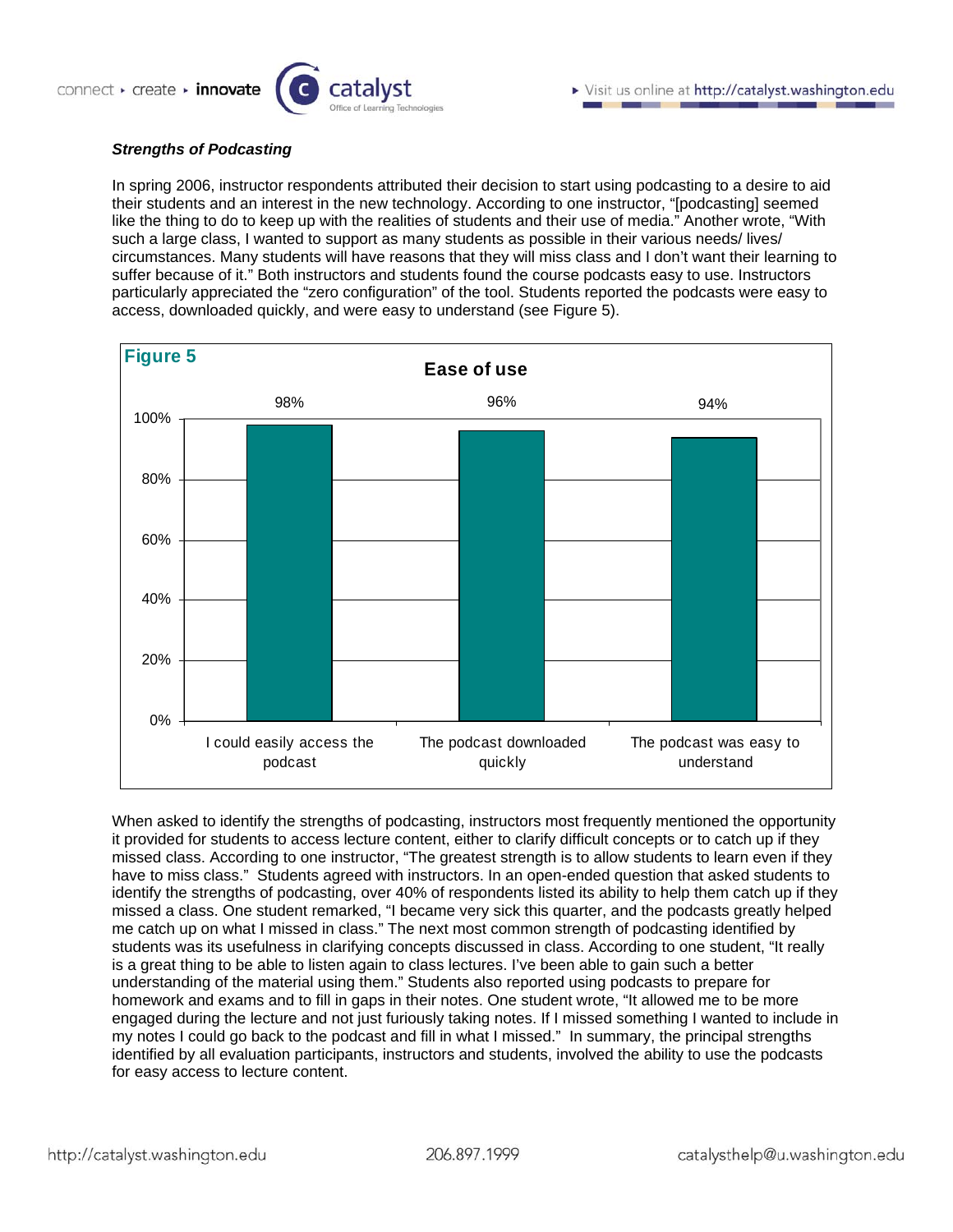

#### *Weakness of Podcasting*

When asked to identify the weaknesses of podcasting, the most common item listed by students was the fact that podcasts do not easily capture visual materials or class discussion. Over 36% of student respondents commented on this issue. According to one student, "sometimes it is difficult to follow the visual aides associated with the lecture." Figure 6 shows the level of student agreement with statements about the connection between the content of the recordings and other classroom activities. While over half of students reported being able to follow student discussion and connect lecture contents with visual aids, the percentages for these items are significantly lower than they were for questions about ease of use (as shown in Figure 5). Other weaknesses mentioned by students included minor technical problems (generally related to sound quality) and difficulty searching for specific information within a recording.



The most common weakness mentioned my instructors was concern that podcasting led to higher rates of student absenteeism. Students shared this concern. According to one student, "some students take advantage of the podcasting and use it as an excuse to skip class." On the student survey, we asked participants about the impact that podcasting had on their attendance. Figure 7 shows their response.

While 79% of student respondents indicated that podcasting had no impact on their attendance, 16%, a smaller but statistically significant group ( $p < .001$ ), indicated that availability of this technology made them less likely to attend class. These numbers suggest that for the majority of students, podcasting does not negatively impact attendance. However, the small response rate for our survey does not allow us to determine whether or not these numbers are representative. Several instructors reported observing a drop in attendance in courses with podcasting. When asked whether or not the availability of podcasting had an impact on student attendance, seven instructors indicated that the presence of podcasts made students less likely to attend class, four indicated that it had no effect on student attendance, and no instructors claimed that podcasting made students more likely to attend class. However, not all instructors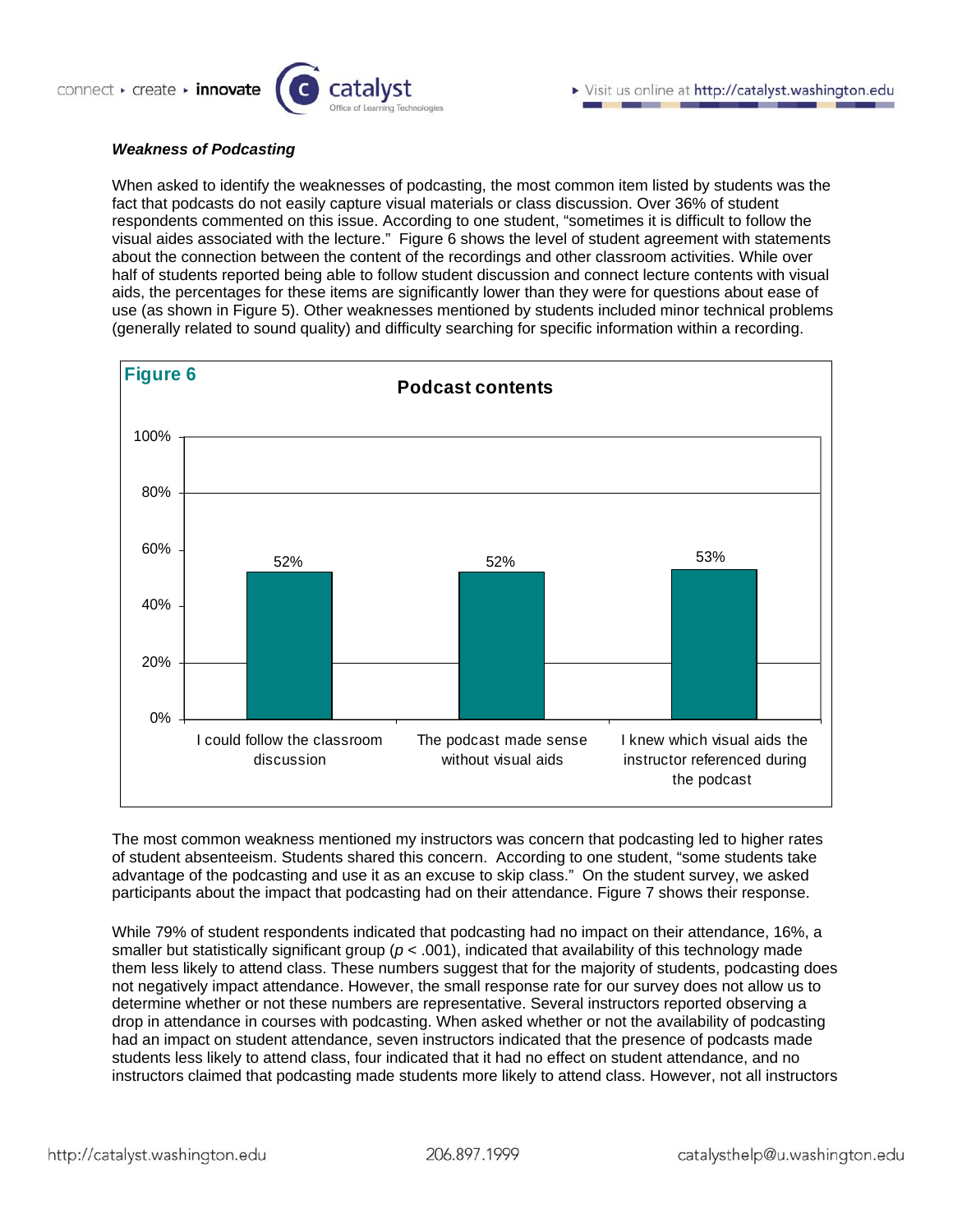

saw a possible decline in student attendance as a problem. According to one instructor, "The MP3 recordings encourage slackers to cut class. However, giving such students an opportunity to cut is not entirely a bad thing for the rest of the class. Sometimes only 50% of my students were in attendance—far lower than without podcasts—but those who were there were truly present." Obviously, more research is necessary to understand the correlation between podcasting and student attendance. In our evaluation none of the instructors indicated that they were likely to stop teaching with podcasting because of attendance concerns.



# *Future of Podcasting*

At the end of both surveys, we left space for participants to provide general comments about podcasting. The most common refrain within students' comments was that podcasting should be available in more courses. In the spring 2006 surveys we asked students and instructors what type of classes, if any, should incorporate podcasting. Student response to this question is shown in Figure 8. The data show a positive correlation between larger class sizes and student desire for podcasting.

Instructor results were similar: all 11 instructors felt classes with 100 or more students should incorporate podcasting, seven felt the technology should be used in courses with 51-100 students, five expressed the same for courses with 30-50 students, and four saw value in using podcasting in classes with fewer than 30 students. No instructors and very few students (1%) felt that podcasting should not be offered in any courses. Additionally, we asked instructors whether or not they would be interested in using podcasting in future classes. Of the 10 instructors that replied to this question (one skipped the question), all indicated that they would be interested in using podcasting in the future. These patterns indicate that among evaluation participants, both students and instructors, podcasting was perceived to be a valuable tool for large-lecture courses.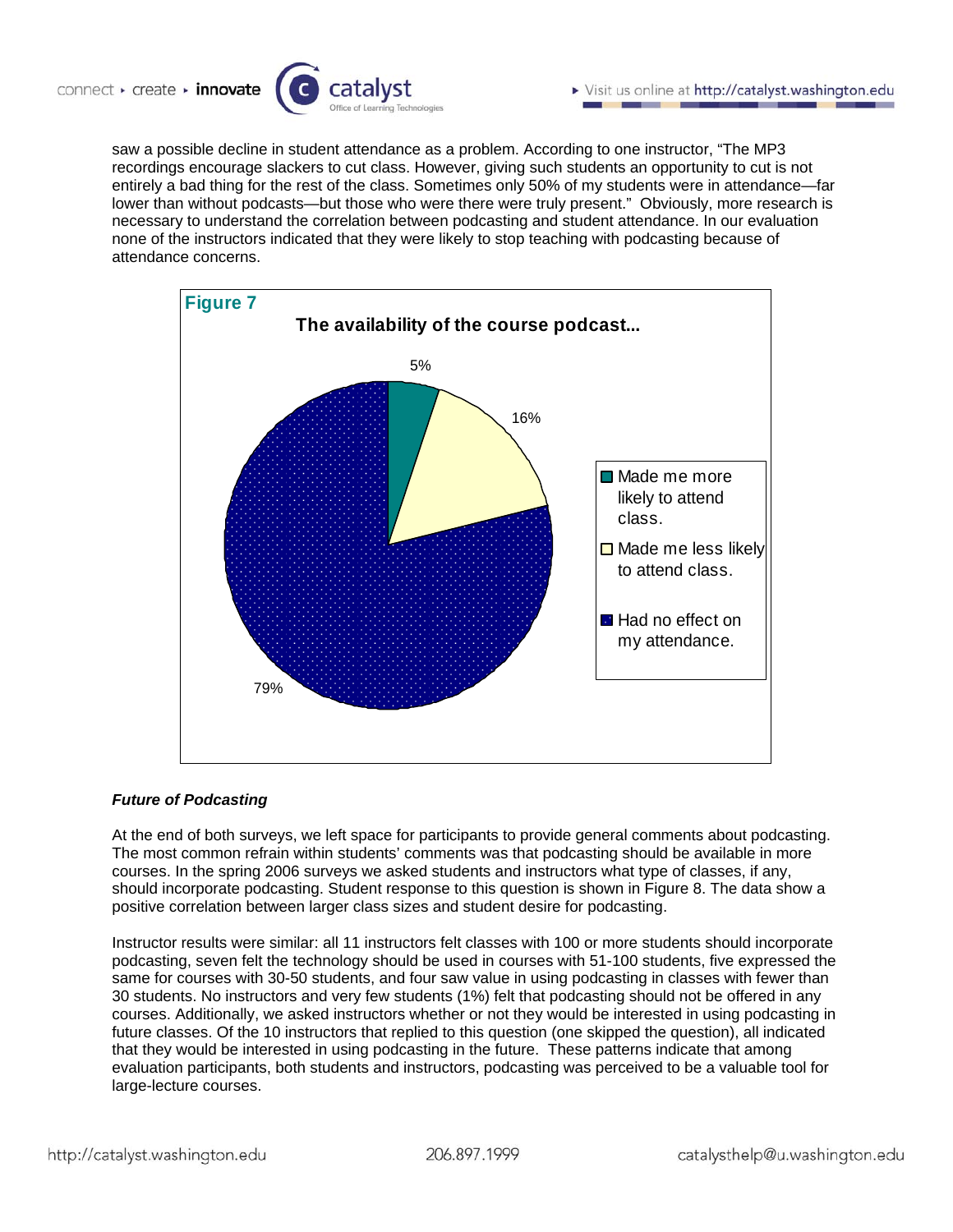



# **NEXT STEPS**

connect · create · innovate

During the 2006/7 academic year the project partners plan to expand the number of rooms that are equipped for podcasting. Classroom Support Services is using \$10,000 from a classroom improvement budget awarded by the Academic Technology Advisory Committee (ATAC) in spring 2006 to implement these changes. In addition, the partners are working with faculty technology councils to establish UW policies for the use of this technology. We are also working with the Office of Educational Assessment (OEA) to expand the evaluation effort. During the 2006/7 academic year OEA will continue to investigate the trends identified in this report, while also looking more closely at the ways in which podcasting may impact student learning.

#### **REFERENCES**

Frey, Christine. 2005. UW's downloadable lectures have iPods playing a new tune. *Seattle Post-Intelligencer*. October 31. [http://seattlepi.nwsource.com/local/246542\\_uwpod31.html](http://seattlepi.nwsource.com/local/246542_uwpod31.html) (accessed September 29, 2006).

Lum, Lydia. 2006. The power of podcasting. *Diverse: Issues in Higher Education.* 23.2. [http://www.diverseeducation.com/artman/publish/article\\_5583.shtml](http://www.diverseeducation.com/artman/publish/article_5583.shtml) (accessed September 29, 2006).

Sidman, Jessica. 2006. Wired for safety, late-night snacks. *USA Today*, August 27. [http://www.usatoday.com/tech/products/gear/2006-08-27-campus-tech\\_x.htm](http://www.usatoday.com/tech/products/gear/2006-08-27-campus-tech_x.htm) (accessed September 29, 2006).